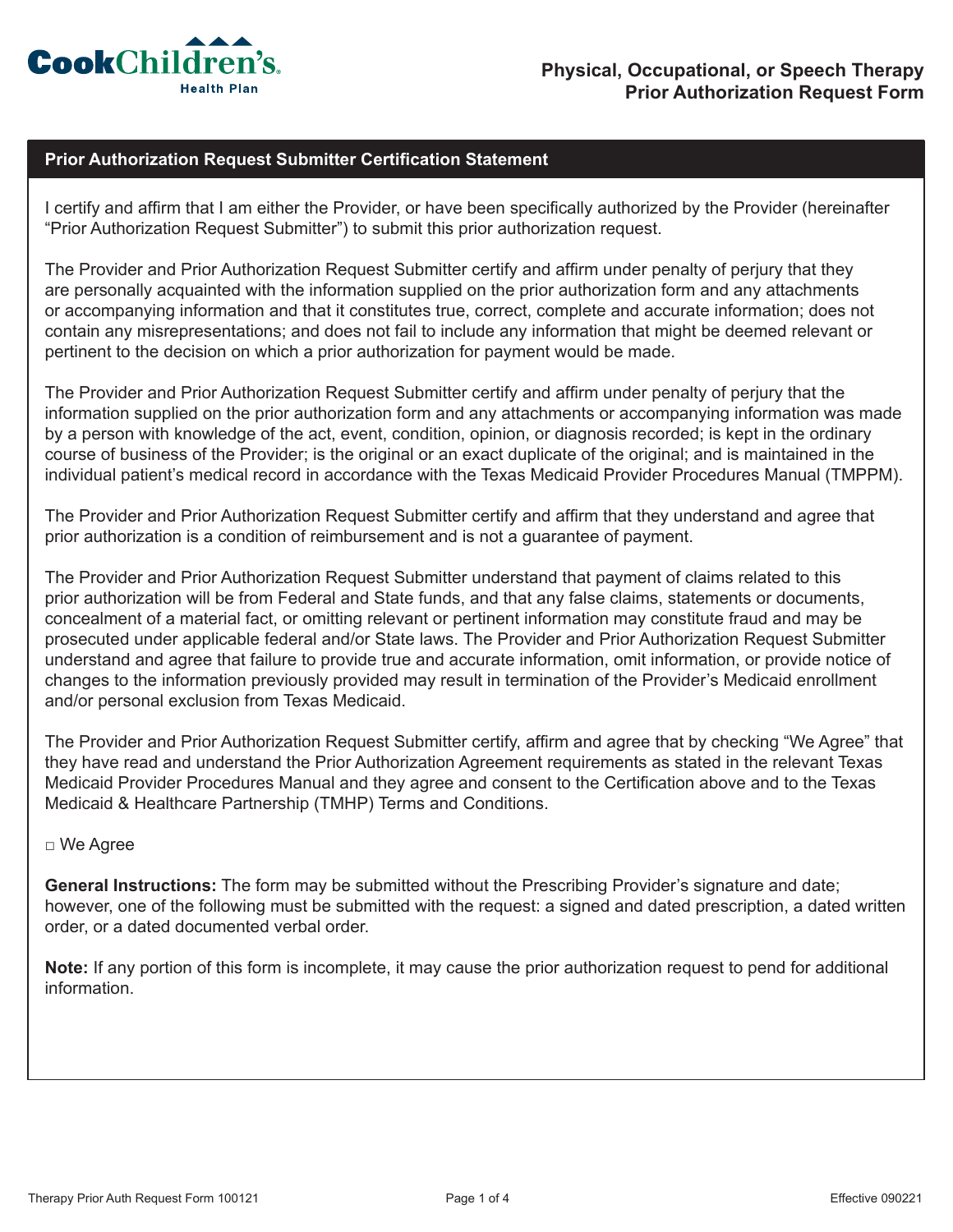

| STAR/CHIP Phone: 888-243-3312<br>STAR/CHIP Fax: 844-643-8402 or 682-885-8402                                                                                                                                                                                                                                                                                                                                                                                                                                                                                                                               |      |                     |         |  | STAR Kids Phone: 888-243-3312<br>STAR Kids Fax: 844-843-0005 or 682-303-0005 |                                      |  |                        |  |
|------------------------------------------------------------------------------------------------------------------------------------------------------------------------------------------------------------------------------------------------------------------------------------------------------------------------------------------------------------------------------------------------------------------------------------------------------------------------------------------------------------------------------------------------------------------------------------------------------------|------|---------------------|---------|--|------------------------------------------------------------------------------|--------------------------------------|--|------------------------|--|
| Member Name:                                                                                                                                                                                                                                                                                                                                                                                                                                                                                                                                                                                               |      |                     | Phone:  |  | □ Male □ Female                                                              |                                      |  |                        |  |
| Member ID Number:                                                                                                                                                                                                                                                                                                                                                                                                                                                                                                                                                                                          |      |                     |         |  | Date of Birth:                                                               |                                      |  |                        |  |
| Condition: $\Box$ Acute (up to 60-day authorization) $\Box$ Chronic (up to 180-day authorization)                                                                                                                                                                                                                                                                                                                                                                                                                                                                                                          |      |                     |         |  |                                                                              |                                      |  |                        |  |
| Treatment Diagnoses:                                                                                                                                                                                                                                                                                                                                                                                                                                                                                                                                                                                       |      |                     |         |  | Medical Diagnoses:                                                           |                                      |  |                        |  |
| Place of Service Requested (check one): $\Box$ Home $\Box$ Office $\Box$ Inpatient $\Box$ Outpatient $\Box$ Other (specify)                                                                                                                                                                                                                                                                                                                                                                                                                                                                                |      |                     |         |  |                                                                              |                                      |  |                        |  |
| Date of Last Therapy Evaluation or Re-Evaluation:                                                                                                                                                                                                                                                                                                                                                                                                                                                                                                                                                          |      |                     | PT:     |  |                                                                              | OT:                                  |  | ST:                    |  |
| Attach a copy of the therapy evaluation/re-evaluation or progress summary (acute) for each therapy discipline requested below. Provide all<br>other required documentation for an authorization as listed in the Texas Medicaid Provider Procedures Manual.                                                                                                                                                                                                                                                                                                                                                |      |                     |         |  |                                                                              |                                      |  |                        |  |
|                                                                                                                                                                                                                                                                                                                                                                                                                                                                                                                                                                                                            |      | Dates of Service    |         |  |                                                                              |                                      |  |                        |  |
| Discipline<br>and                                                                                                                                                                                                                                                                                                                                                                                                                                                                                                                                                                                          | From |                     | Through |  |                                                                              | Projected Frequency                  |  | <b>Total Units</b>     |  |
| Modifier                                                                                                                                                                                                                                                                                                                                                                                                                                                                                                                                                                                                   |      |                     |         |  |                                                                              | (per week or per month) *            |  | or Encounters (visits) |  |
| PT (GP)                                                                                                                                                                                                                                                                                                                                                                                                                                                                                                                                                                                                    |      |                     |         |  |                                                                              |                                      |  |                        |  |
| OT (GO)                                                                                                                                                                                                                                                                                                                                                                                                                                                                                                                                                                                                    |      |                     |         |  |                                                                              |                                      |  |                        |  |
| ST (GN)                                                                                                                                                                                                                                                                                                                                                                                                                                                                                                                                                                                                    |      |                     |         |  |                                                                              |                                      |  |                        |  |
| *If projected frequency will be tapered down or variable, indicate frequency plans here. If Member is to be discharged, write "discharged" and<br>date of discharge in this space:                                                                                                                                                                                                                                                                                                                                                                                                                         |      |                     |         |  |                                                                              |                                      |  |                        |  |
| Procedure Codes Requested:                                                                                                                                                                                                                                                                                                                                                                                                                                                                                                                                                                                 |      |                     |         |  |                                                                              |                                      |  |                        |  |
| Specialist                                                                                                                                                                                                                                                                                                                                                                                                                                                                                                                                                                                                 |      | <b>Printed Name</b> |         |  | Signature                                                                    |                                      |  | Date                   |  |
| Physical Therapist:                                                                                                                                                                                                                                                                                                                                                                                                                                                                                                                                                                                        |      |                     |         |  |                                                                              |                                      |  |                        |  |
| Occupational Therapist:                                                                                                                                                                                                                                                                                                                                                                                                                                                                                                                                                                                    |      |                     |         |  |                                                                              |                                      |  |                        |  |
| Speech Therapist:                                                                                                                                                                                                                                                                                                                                                                                                                                                                                                                                                                                          |      |                     |         |  |                                                                              |                                      |  |                        |  |
| Prescribing Provider:                                                                                                                                                                                                                                                                                                                                                                                                                                                                                                                                                                                      |      |                     |         |  |                                                                              |                                      |  |                        |  |
| Prescribing Provider NPI and License No.:                                                                                                                                                                                                                                                                                                                                                                                                                                                                                                                                                                  |      |                     |         |  |                                                                              |                                      |  |                        |  |
| Date Member Last Seen by Prescribing Provider:                                                                                                                                                                                                                                                                                                                                                                                                                                                                                                                                                             |      |                     |         |  |                                                                              |                                      |  |                        |  |
| Name of Individual Completing Form:                                                                                                                                                                                                                                                                                                                                                                                                                                                                                                                                                                        |      |                     |         |  |                                                                              | Phone:                               |  |                        |  |
| The Provider's signature certifies the Member's medical record includes a completed, signed and date Plan of Care (POC) that contains<br>all elements of the Texas Medicaid POC, including, for Members birth through 20 years of age, a current Texas Health Steps checkup or<br>developmental screening performed within the last 60 calendar days. The form may be submitted without the Prescribing Providers' signature<br>and date; however, one of the following must be submitted with the request: a signed and dated prescription, a dated written order, or a dated<br>documented verbal order. |      |                     |         |  |                                                                              |                                      |  |                        |  |
|                                                                                                                                                                                                                                                                                                                                                                                                                                                                                                                                                                                                            |      |                     |         |  |                                                                              | Therapy Billing Provider Information |  |                        |  |
| Name:                                                                                                                                                                                                                                                                                                                                                                                                                                                                                                                                                                                                      |      |                     |         |  |                                                                              | Phone:                               |  |                        |  |
| Address:                                                                                                                                                                                                                                                                                                                                                                                                                                                                                                                                                                                                   |      |                     |         |  |                                                                              | Fax:                                 |  |                        |  |
| NPI:                                                                                                                                                                                                                                                                                                                                                                                                                                                                                                                                                                                                       |      | Tax ID:             |         |  |                                                                              | Taxonomy:                            |  | <b>Benefit Code:</b>   |  |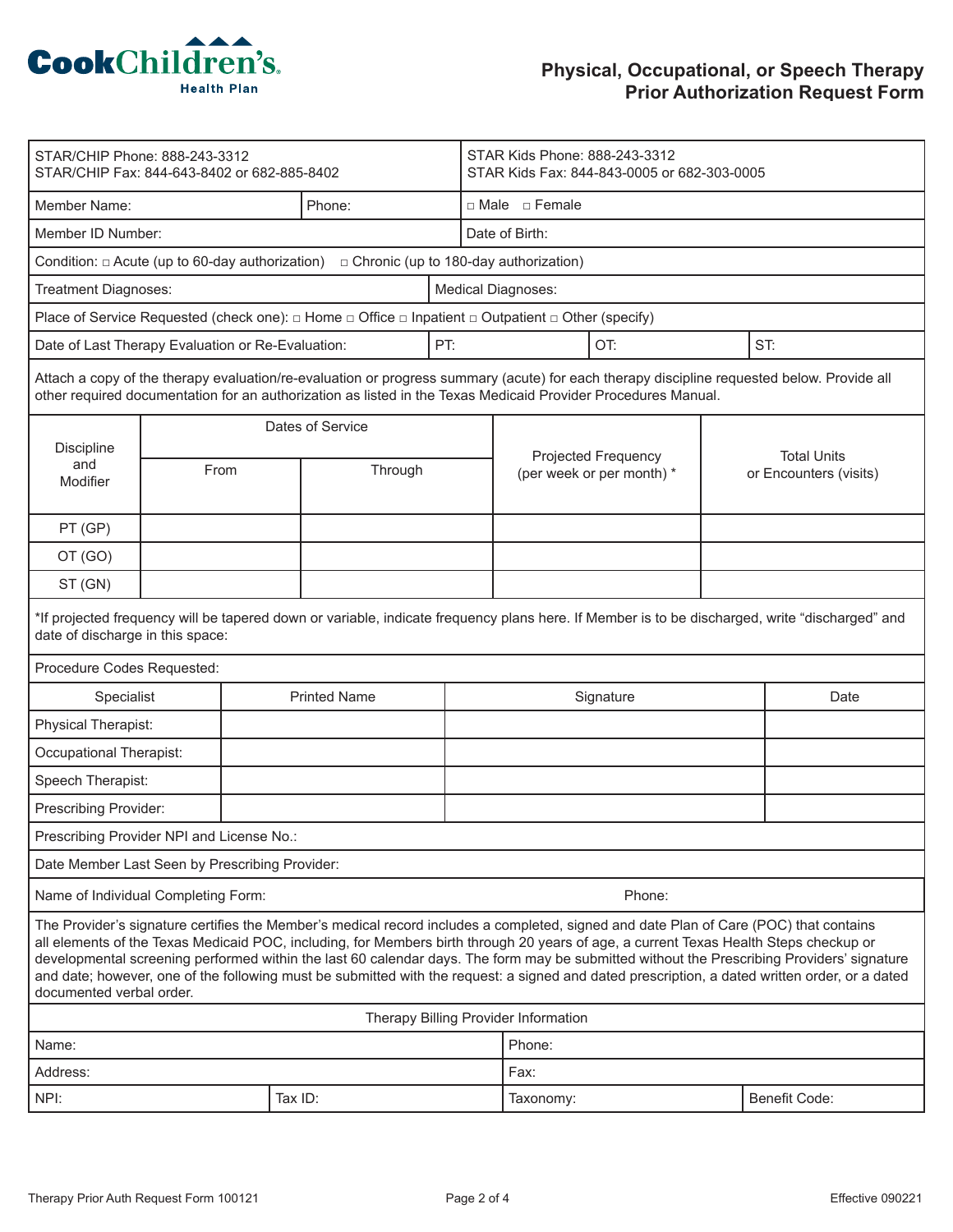

Providers should submit all prior authorization requests via the [Secure Provider Portal](https://epiccarelink.cookchp.org/LinkHealthPlan/common/epic_login.asp). If you must submit by fax or email Providers may use this form or the current Texas Medicaid Therapy Prior Authorization Form. This form may be used for Members of all ages, for initial authorization requests, and for all subsequent recertification requests.

Before requesting prior authorization for PT, OT, or ST services, Providers must complete all required documentation, and obtain necessary orders and signatures, as outlined in the Texas Medicaid Provider Procedures Manual (TMPPM). All recertification requests must be received before the current authorized period expires. Providers must submit recertification requests no earlier than 60 days before the current authorization period expires.

Directions for completing the Prior Authorization Request Form:

| Field                                                            | Explanation                                                                                                                                                                                                                                                                                                                                                                                                        |
|------------------------------------------------------------------|--------------------------------------------------------------------------------------------------------------------------------------------------------------------------------------------------------------------------------------------------------------------------------------------------------------------------------------------------------------------------------------------------------------------|
| Member Name                                                      | Enter the Member's name including middle name or initial if known.                                                                                                                                                                                                                                                                                                                                                 |
| Member ID Number                                                 | Enter Member's Medicaid 9-digit identification number.                                                                                                                                                                                                                                                                                                                                                             |
| Date of Birth                                                    | Enter the Member's date of birth.                                                                                                                                                                                                                                                                                                                                                                                  |
| Condition: □ Acute □ Chronic                                     | All acute therapy services must have the AT modifier on the submitted<br>claim. Therapy services address a Member's acute or chronic need(s).                                                                                                                                                                                                                                                                      |
|                                                                  | Acute therapy services are a benefit for Members of all ages and are<br>intended improve, adapt, restore, or maintain function that have been lost<br>or impaired due to a recent illness, injury, loss of a body part, congenital<br>anomaly, or due to a developmental delay or chronic medical condition.                                                                                                       |
|                                                                  | Therapy services for chronic conditions are a benefit for Members ages 20<br>years and younger to address behaviors or skills that allow the Member to<br>achieve outcomes relevant to his/her health, safety, or independence in the<br>context of everyday environments. Approvals for therapy service requests<br>are contingent upon meeting Cook Children's Health Plan's therapy<br>guidelines and criteria. |
|                                                                  | Texas Medicaid Provider Procedures Manual, Physical Therapy,<br>Occupational Therapy, and Speech Therapy Services Handbook, 5.1.1;<br>5.1.2; 6.1.1                                                                                                                                                                                                                                                                 |
| <b>Treatment Diagnoses</b>                                       | Enter Member's ICD-10 Code(s) or diagnoses for the medical conditions<br>that require therapy services.                                                                                                                                                                                                                                                                                                            |
| <b>Medical Diagnoses</b>                                         | Enter Member's ICD-10 Code(s) or diagnoses for the medical conditions<br>that require therapy services.                                                                                                                                                                                                                                                                                                            |
| Place of Service Requested                                       | Enter the place of service requested as appropriate to Provider type.                                                                                                                                                                                                                                                                                                                                              |
| Date of Last Therapy Evaluation or Re-evaluation<br>(PT, OT, ST) | Enter the applicable dates for PT, OT, or ST evaluations or re- evaluations.                                                                                                                                                                                                                                                                                                                                       |
|                                                                  | Note: A copy of the applicable therapy evaluation or re-evaluation,<br>for each therapy discipline requested, must be submitted with the<br>request form.                                                                                                                                                                                                                                                          |
| Dates of Service: From & Through                                 | On the line for each therapy discipline (PT, OT or ST) requested enter the<br>requested service dates:<br>"The From" date should be the date therapy treatment services are to be<br>initiated. "The Through" date should be the last date the therapy services<br>are to be requested.                                                                                                                            |
|                                                                  | Note: For chronic conditions, under CCP only, the authorization<br>period is 180 calendar days. For acute conditions, the authorization<br>period is 60 calendar days.                                                                                                                                                                                                                                             |